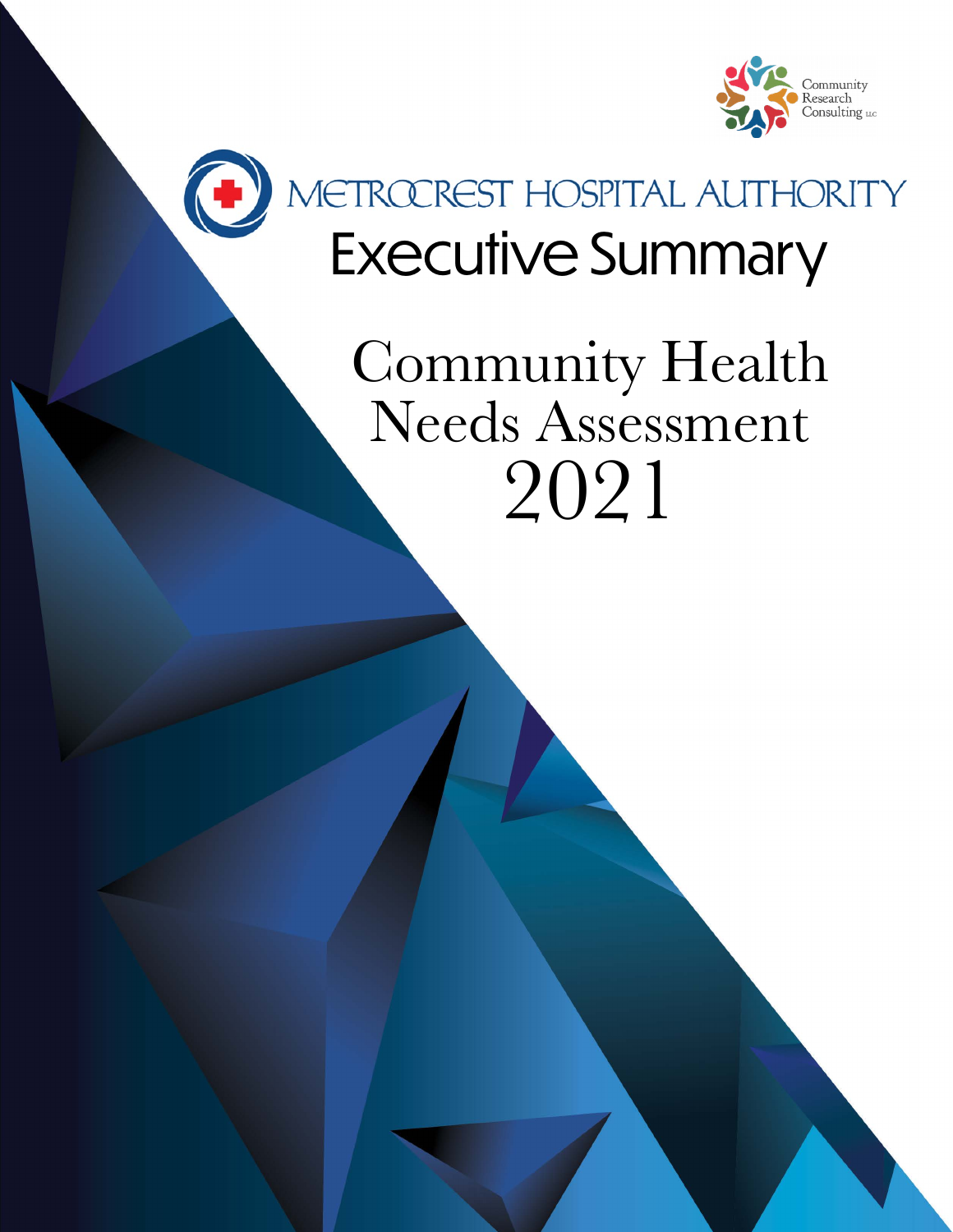

## Letter to the Community

Since its creation in 1975, Metrocrest Hospital Authority (MHA) has strived to create a first-rate healthcare environment for both providers and users in its service area. Almost 50 years later, MHA continues to be a catalyst for access to quality healthcare through partnerships that improve the health of the community. MHA believes that health encompasses physical, mental, and social well-being and not merely the absence of disease or illness. By responsibly managing resources, MHA is able to collaborate with and support organizations that provide access to healthcare, prevention, early detection, education, and treatment programs with evidence-based models and measurable results.

The 2021 [Community Health Needs Assessment \(CHNA\)](https://www.mhatx.org/_files/ugd/7221a4_2e619fcbd6dd4546afa1708438cc9bfb.pdf) was commissioned to assure that MHA identifies the most pressing health care needs in the dynamic and fast-changing communities it serves. MHA's CHNA data and information was compiled using a systematic process and involving the community at each step along the way helping to detect and analyze community health needs.

We hope the information that follows will guide you in prioritizing how you can act to close gaps on the unmet health needs in our community. We aim to create an environment where the highest quality health care is available at every stage of life and we welcome your partnership!



Craig Greenway MHA Board Chair, 2021

Grazh Sun



John Mahalik MHA CEO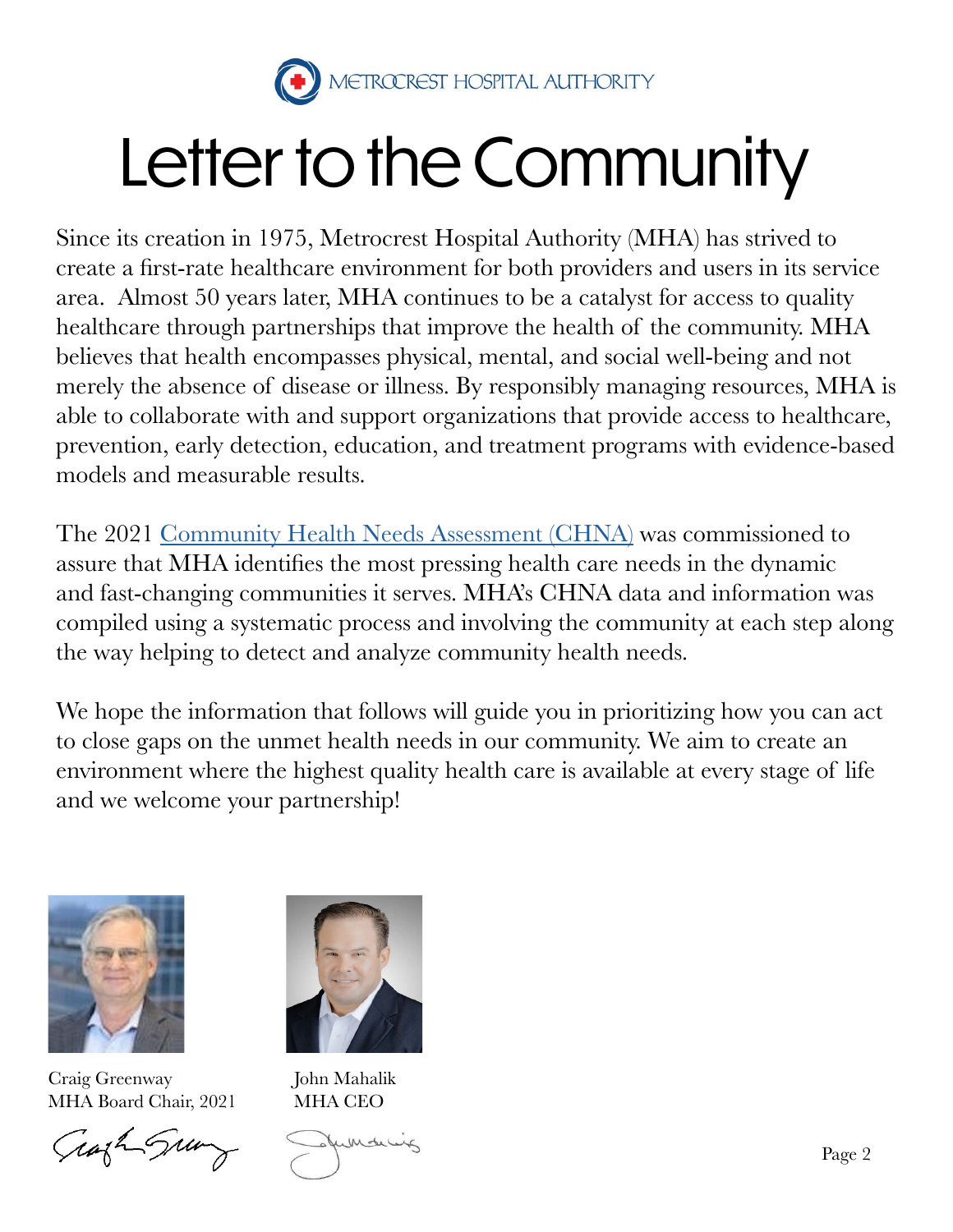

## Executive Summary

#### A Growing Population

The Metrocrest area has had rapid growth in the past decade, with zip codes in Carrollton, Farmers Branch, and Addison showing 20%- 40% population increases since 2010. This increase is driven primarily by economic development and northern migration from the Dallas metropolitan area.

#### A Diverse Community

The population growth continues to foster a richness in the diversity of the Metrocrest community, which has historically had wide racial, ethnic, and cultural diversity.



#### The Impact of Social Determinants of Health

A richly diverse community requires culturally and linguistically appropriate services and a commitment to equitable environments and policies for all people. Within the MHA service area, stark differences in economic factors among residents contribute to widespread health disparities that follow both geographic, racial, and ethnic lines based on an analysis of the Community Need Index (CNI).

The CNI scores zip codes on a scale of 1.0 to 5.0, with 1.0 indicating low need and 5.0 indicating high need based on socioeconomic barriers.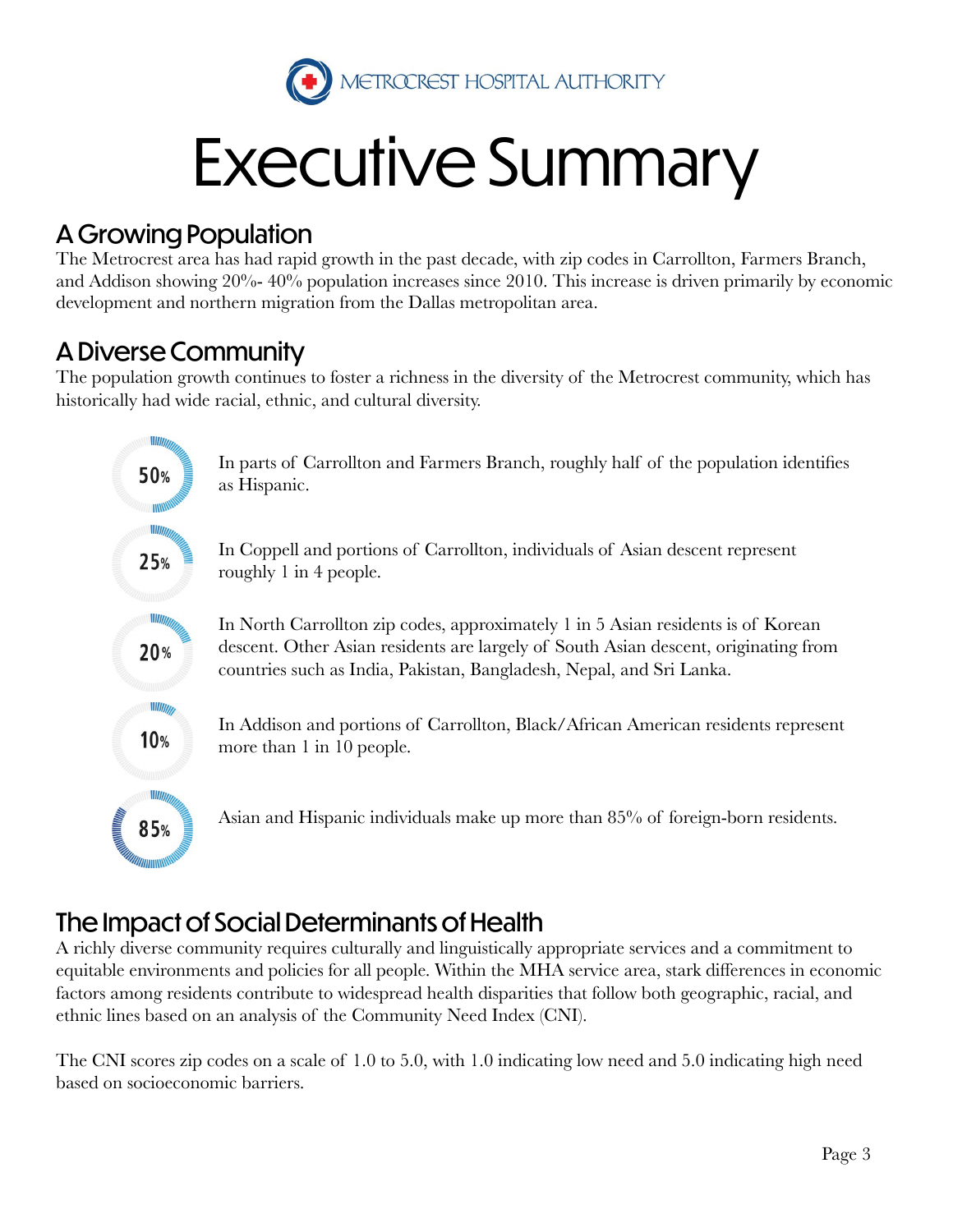



While most zip codes served by MHA score in low-to mid-need categories, zip codes 75006 in Carrollton and 75234 in Farmers Branch score in the highest need category at 4.4 and 4.2, respectively.

Areas of high vulnerability are located along the border of Carrollton and Farmers Branch, including the southcentral portion of zip code 75006 and the northcentral portion of zip code 75234.

#### Disproportionately Impacted Populations

Health and social disparities within zip codes 75006 in Carrollton and 75234 in Farmers Branch disproportionately impact Hispanic residents who comprise roughly half of the total population. Within zip codes 75006 in Carrollton and 75234 in Farmers Branch:



As a result of these disparities MHA service area residents, when compared to others, are:



Less likely to receive preventative care services





Report poorer mental health Have a higher prevalence of chronic dieases, including heart diease, diabetes, asthma, and COPD

These challenging social factors result in Carrollton zip code 75006 having the lowest life expectancy among the MHA service area zip codes at nearly five years less than Addison, which has the highest life expectancy. In Dallas County, the difference in life expectancy between Blacks/African-Americans and Whites is four years.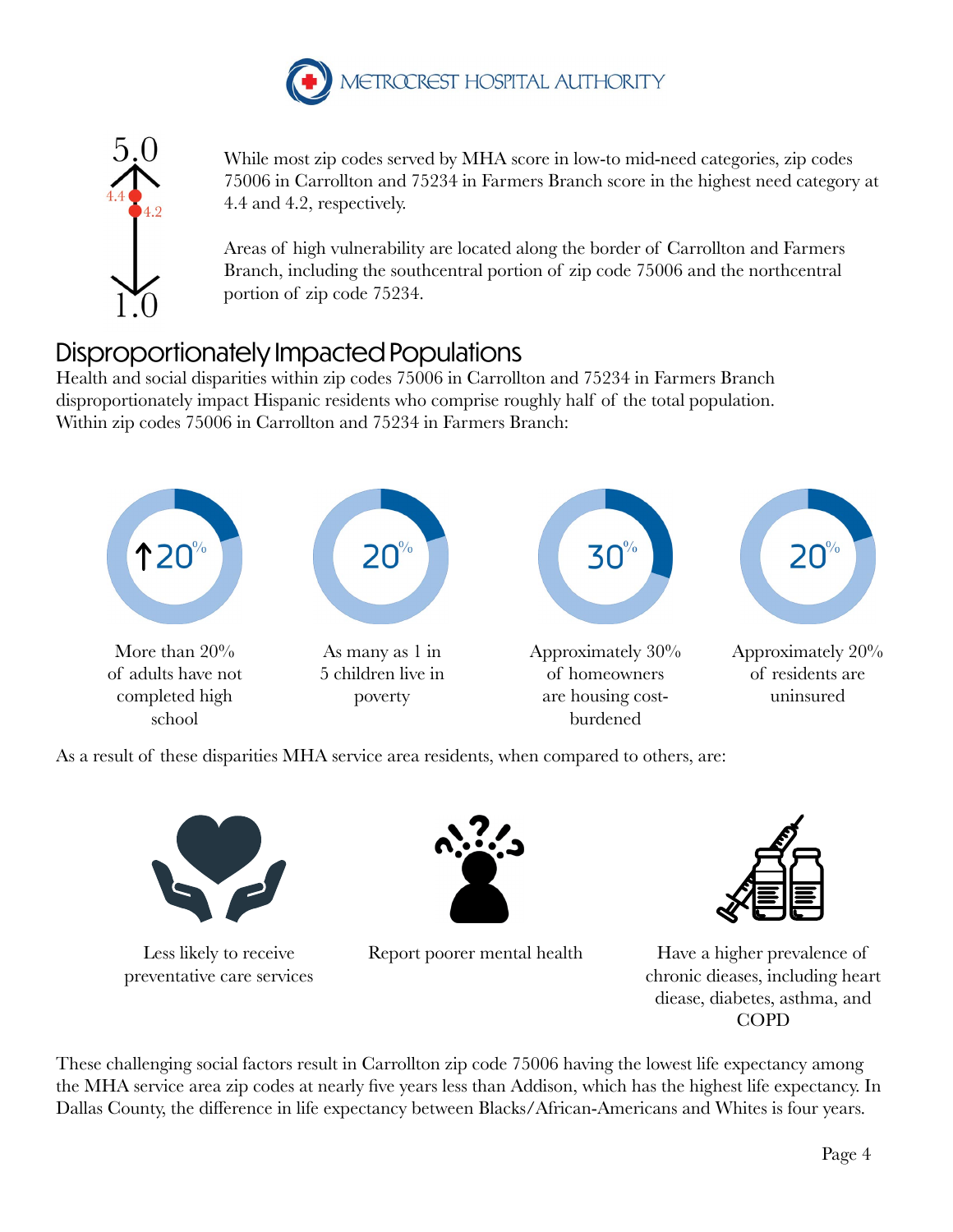

#### COVID-19

It should be noted that socioeconomic data within this report may not reflect the impact of the COVID-19 pandemic. Interviews with those that are providing safety net services during the pandemic reported a four-fold increase in the need for services.

#### Resulting Health Disparities

Interviews with community representatives of schools, health and human service agencies, hospitals, and faithbased organizations repeatedly noted an increase in behavioral health needs among youth and adults.

- Community representatives consistently confirmed that the need for behavioral health services far exceeds community resources.
- Mental health care provider availability is particularly low across Texas and in Dallas and Denton counties.
- All of Denton County and most of Dallas County has a shortage of mental health professionals.

Maternal and infant health is also an area of opportunity for improving long-standing inequities. Consistent with overall population findings, births in the MHA service area are to mothers of diverse racial and ethnic backgrounds and reflect wide disparities in health outcomes.

- More Likely More Likely Less Likely
	- Black/African American and Latina mothers are more likely to have premature and/or low birth weight babies than White mothers.
	- Black/African American women are more likely to experience negative birth outcomes than White and Latina women, which is further demonstrated in higher infant and maternal death rates.
	- Statewide and nationally, the 2017 infant death rate for non-Hispanic Black/African American women was more than twice as high as that for infants of non-Hispanic White and Hispanic/Latina women.
	- There are few resources for lowincome or uninsured pregnant people within the MHA service area, so most must travel out of the area to deliver their babies and to receive prenatal and postpartum care.

#### Limited Access to Health Care

Access to health care is a significant need in the MHA service area. People living in the MHA service area are less likely to have health insurance coverage than their Texas peers. This trend holds true, regardless of age, for nearly all zip codes.

- Texas adults, including those residing in the MHA service area, are less likely to receive preventative care services, including annual physical and dental checkups.
- Specialty care, particularly behavioral health care and obstetrics for lowerincome people, are particularly limited.



Page 5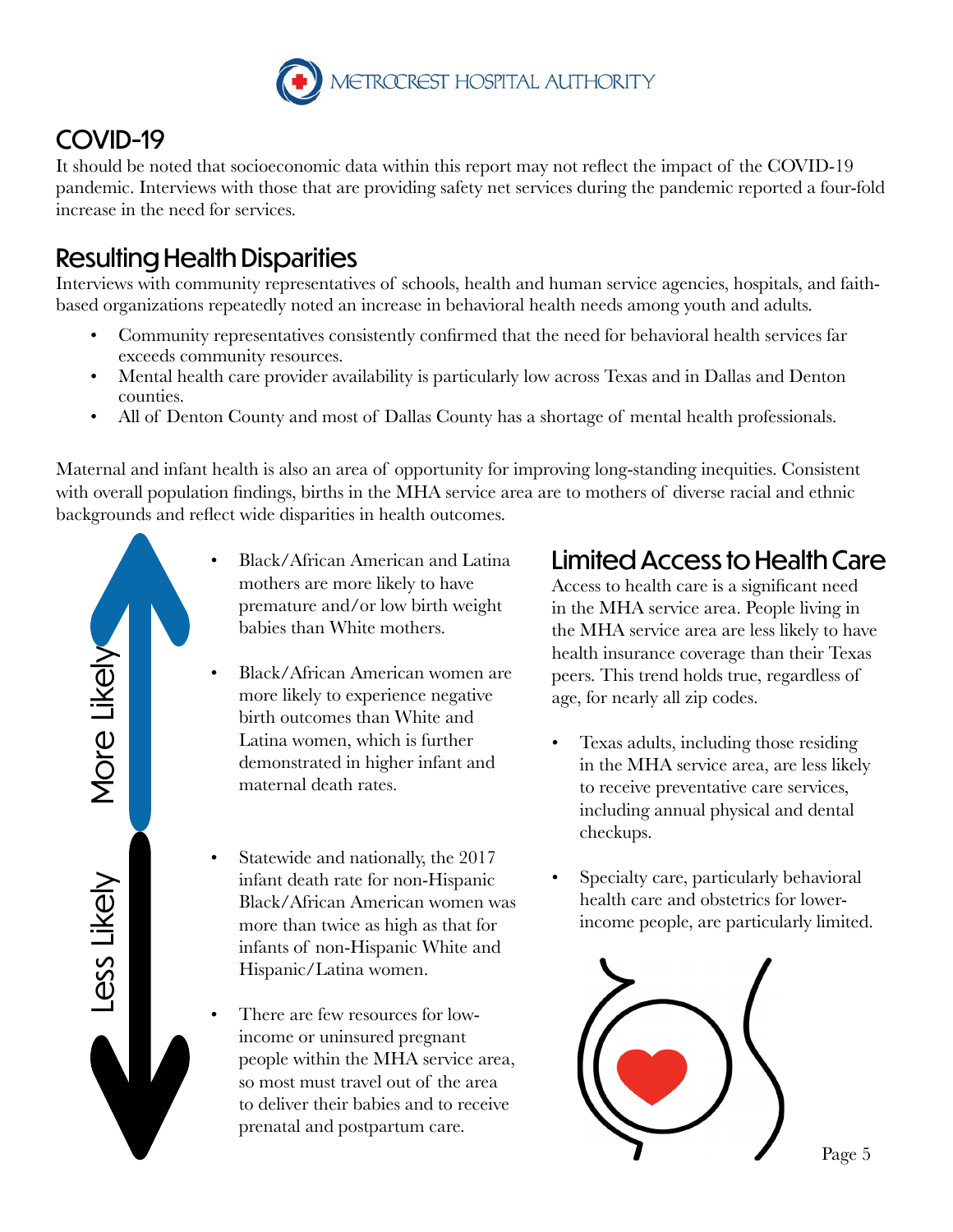

#### Priority Populations

Households that are designated as Asset Limited Income Constrained Employed (ALICE) represent working households that are one-missed paycheck away from economic distress. Incomes are above the federal poverty level, but below the threshold necessary to meet all basic needs according to the cost of living in specific communities.



- As of 2018 (prior to COVID-19), approximately one in four households were working but did not earn enough to meet all of their basic needs. Households located in all Carrollton zip codes are particularly affected.
- Carrollton zip code 75006 and Farmers Branch zip code 75234 have the largest proportion of youth under age 18 in the service area; youth account for approximately 1 in 4 residents in both zip codes. This finding is notable given the high prevalence of socioeconomic disparity and behavioral health needs in these areas that can negatively impact youth development and long-term health outcomes.
- Within the Carrollton-Farmers Branch Independent School District, students represent diverse racial, ethnic, and economic backgrounds. Wide health disparities exist among students, with half or more students reporting a high-risk BMI.
- Other notable youth health risk factors include the use of electronic vapor products, which increased during COVID.

#### Aging Population

Except in zip codes Addison 75001 and Carrollton 75006, older adults ages 45 to 64 account for approximately 1 in 4 residents, a higher proportion than the surrounding counties or state. This older adult cohort will age into the senior demographic during the next 20 years, likely driving local demand for senior health and support services. This finding suggests that in the coming years, as demand for senior services grows, without an influx of new younger adults, the proportion of working-age adults will decrease.





Approximately 20% of seniors in Dallas County and Texas have six or more chronic conditions

Alzheimer's disease decreases quality of life



In the MHA service area, between 12- 15% of seniors with Medicare have Alzheimer's



been diagnosed with the state and nation, More seniors in Denton and Dallas County die from Alzheimer's than and the numbers are rising



Alzheimer's has no cure, and requires intensive medical and social supports for care

This finding is important to note because health care utilization and costs increase significantly with a higher number of reported chronic diseases, due in part to increased emergency department visits and readmissions. It is important to consider the impact of the age of the population and the social and medical needs necessary to provide a high quality of life as we invest in programming and infrastructure for the MHA Service area communities.